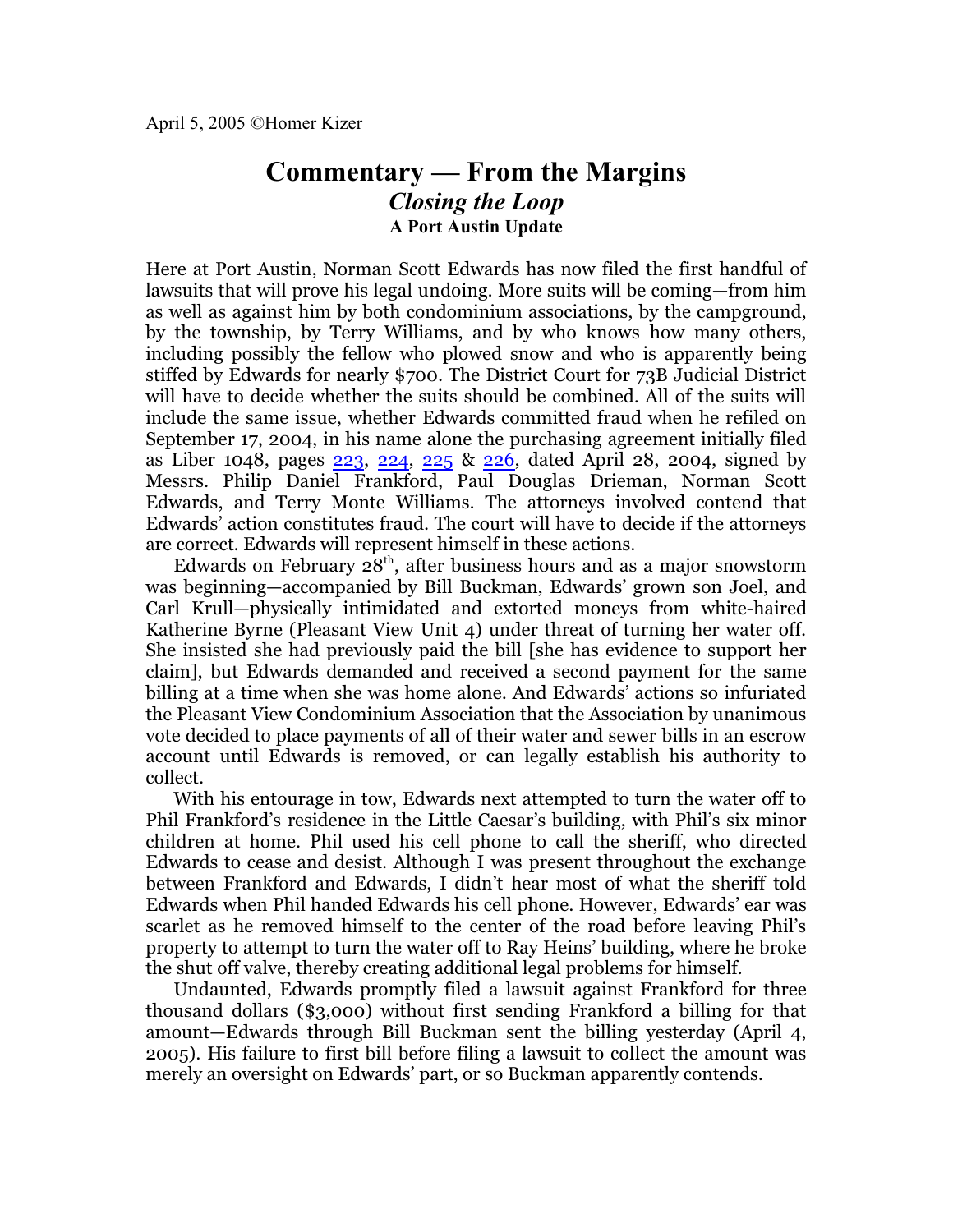So not many Port Austin updates were posted in March as the first round of Edwards' filed lawsuits were being addressed. Members of the Hillcrest Condominium Association placed a squirrel crossing road sign directly across the street from where Edwards' has been temporarily residing in Windy Hill. Edwards has become a bad joke here on the hill as spring arrives in the greening of grass that will soon require mowing.

The seasons, like all things, pass from what was to what will be, the defining characteristic of time. Edwards' presence at Port Austin will also pass. This resort community will not long remember him after he leaves. But for a while, he will be remembered as that fellow with a bulging briefcase and a monk's haircut who on March 16<sup>th</sup>, and 17<sup>th</sup>, marched into the township's office to protest his property tax liability, approximately \$1,100 per month for \$600,000 worth of real property, the township's assessment of the value of the real estate to which he now claims sole ownership through being the only trustee of the Port Austin Sabbatarian Church Community Sacred Purpose Trust (PASCCSPT). He demanded that the properties be removed from the tax roles as the properties were being used for ministry. But the township officials, present on the property and actually renting one of the buildings to which Edwards claims ownership, were unable to determine any ministry work being done by Edwards. They, like the rest of us, were unable to determine that Edwards is doing any work at all. Rather, Edwards, if not yet in Arthur Hawkins' employment, apparently exists on donations and credit cards and what he can extort in water bills.

The sheriff's office investigated Edwards' collection of water bills. Although making no public statements yet, the sheriff's office apparently determined (as reported to property owners) that Edwards has legally obligated himself to pay all of the sewer bills to the township water and sewer district, but has no authority to collect for either water or sewer services. Edwards has legally assumed the responsibilities of the developer [the  $754^{\text{th}}$  Corp] of both the Hillcrest Condominium Association and of the Pleasant View Condominium Association. The developer is to provide water and sewer services to both associations. But Edwards lacks having a maintenance agreement (point 12 of Liber 1048) in place by which he can collect monies for providing these services. Instead of drafting a new agreement, Edwards presently relies upon the maintenance agreement made between the developer and Eternal Life Bible Institute (ELBI), when ELBI controlled the majority of the units of the condominium associations and could make decisions for both associations without consulting other owners. ELBI sought to dissolve both associations, but could not legally do so. Thus, ELBI divested itself of several units before selling the remainder of its holdings to PASCCSPT, which must now negotiate agreements with its neighbors. Therefore, because the reformed condominium associations have, or are proceeding to repudiate the agreements that ELBI made with itself as the majority owner of the condo units, Edwards lacks the contractual ability to collect moneys for water and sewer services. Unlike ELBI, which by contract represented the developer and as majority owner represented